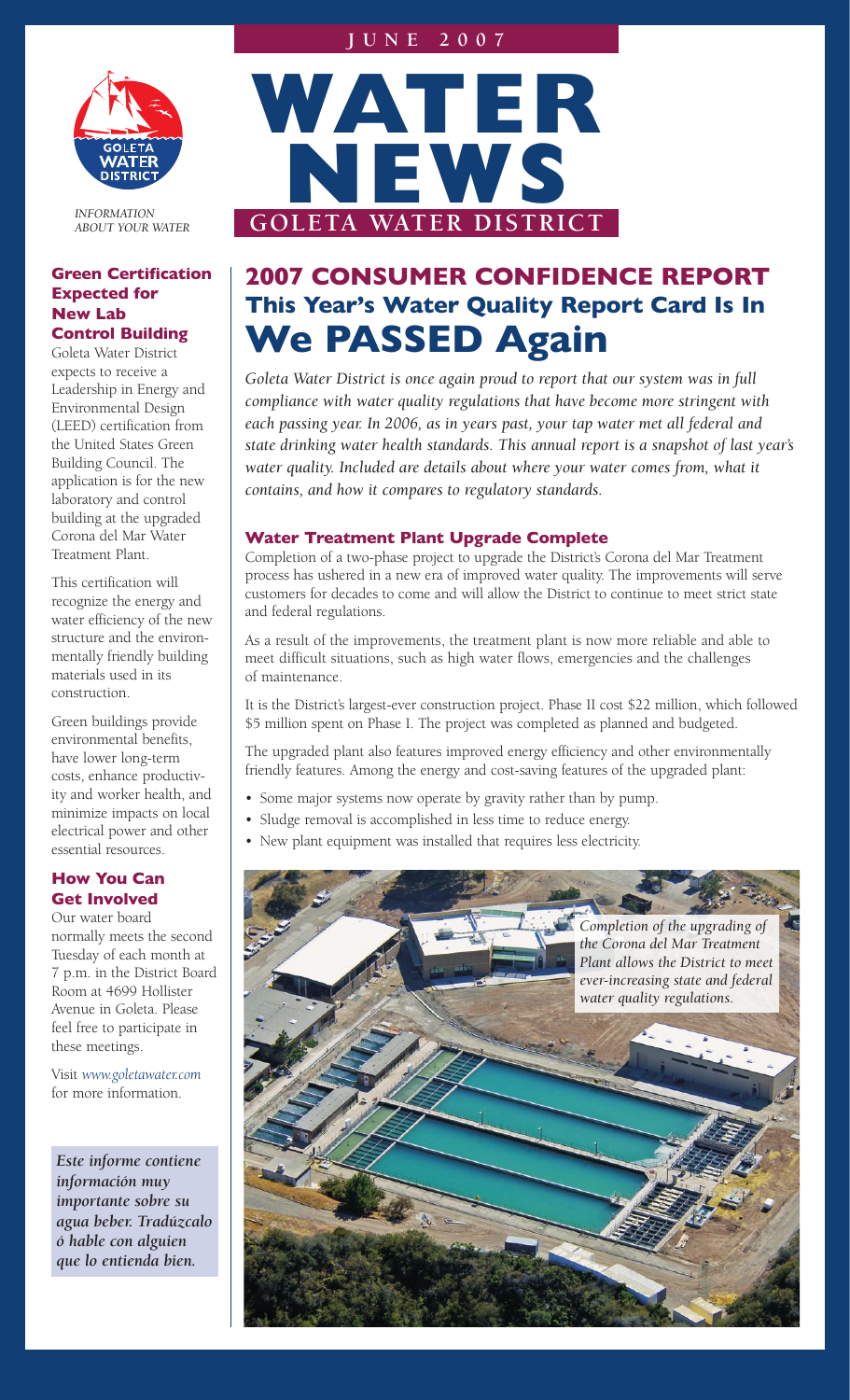# **More About Drinking Water Quality**

*The sources of drinking water (both tap water and bottled water) include rivers, lakes, streams, ponds, reservoirs, springs, and wells.* 

*As water travels over the surface of the land or through the ground, it dissolves naturally-occurring minerals and, in some cases, radioactive material, and can pick up substances resulting from the presence of animals or from human activity. Contaminants that may be present in source water include:*

- Microbial contaminants, such as viruses and bacteria, that may come from sewage treatment plants, septic systems, agricultural livestock operations, and wildlife.
- Inorganic contaminants, such as salts and metals, that can be naturally-occurring or result from urban stormwater runoff, industrial or domestic wastewater discharges, oil and gas production, mining, or farming.
- Pesticides and herbicides, that may come from a variety of sources such as agriculture, urban stormwater runoff, and residential uses.
- Organic chemical contaminants, including synthetic and volatile organic chemicals, that are byproducts of industrial processes and petroleum production, and can also come from gas stations, urban stormwater runoff, agricultural applications, and septic systems.
- Radioactive contaminants, that can be naturally-occurring or be the result of oil and gas production and mining activities.

In order to ensure that tap water is safe to drink, the U.S. Environmental Protection Agency (USEPA) and the State Department of Health Services (Department) prescribe regulations that limit the amount of certain contaminants in water provided by public water systems.

Department regulations also establish limits for contaminants in bottled water that must provide the same protection for public health.

## **What Are Water Quality Standards?**

In order to ensure that tap water is safe to drink, the U.S. Environmental Protection Agency (USEPA) and the State Department of Health Services (Department) prescribe regulations that limit the amount of certain contaminants in water provided by public water systems. Department regulations also establish limits for contaminants in bottled water that must provide the same protection for public health.

## **Any Special Precautions?**

Some people may be more vulnerable to contaminants in drinking water than the general population. Immuno-compromised persons such as persons with cancer undergoing chemotherapy, persons who have undergone organ transplants, people with HIV/AIDS or other immune system disorders, some elderly, and infants can be particularly at risk from infections. These people should seek advice about drinking water from their health care providers. USEPA/ Centers for Disease Control (CDC) guidelines on appropriate means to lessen the risk of infection by Cryptosporidium and other microbial contaminants are available from the Safe Drinking Water Hotline at 1-800-426-4791.

## **Where Can I Get More Information?**

More information about contaminants and potential health effects can be obtained by calling the USEPA's Safe Drinking Water Hotline at 1-800-426-4791.

## **DEFINITIONS USED IN THE CHART:**

**Maximum Contaminant Level (MCL):** The highest level of a contaminant that is allowed in drinking water. Primary MCLs are set as close to the PHGs (or MCLGs) as is economically and technologically feasible. Secondary MCLs are set to protect the odor, taste, and appearance of drinking water.

**Maximum Contaminant Level Goal (MCLG):** The level of a contaminant in drinking water below which there is no known or expected risk to health. MCLGs are set by the U.S. Environmental Protection Agency.

**Public Health Goal (PHG):** The level of a contaminant in drinking water below which there is no known or expected risk to health. PHGs are set by the California Environmental Protection Agency.

**Maximum Residual Disinfectant Level (MRDL):** The level of a disinfectant added for water treatment that may not be exceeded at the consumer's tap.

**Maximum Residual Disinfectant Level Goal (MRDLG):** The level of a disinfectant added for water treatment below which there is no known or expected risk to health. MRDLGs are set by the U.S. Environmental Protection Agency.

**Primary Drinking Water Standard or PDWS:** MCLs and MRDLs for contaminants that affect health along with their monitoring and reporting requirements, and water treatment requirements.

**Treatment Technique (TT):** A required process intended to reduce the level of a contaminant in drinking water.

Requiatory Action Level (AL): The concentration of a contaminant which, if exceeded, triggers treatment or other requirements which a water system must follow.

**N/A:** Not applicable.<br> **ppb:** Parts per billion or micrograms per liter.<br> **ppm:** Parts per million or milligrams per liter. **ppb:** Parts per billion or micrograms per liter.<br>**pCi/l:** Picocuries per liter (a measure of radiation)

**pCi/l:** Picocuries per liter (a measure of radiation) **provides and Exemptions:** State or EPA permission not to meet an MCL or a treatment and the water). **Variances and Exemptions:** State or EPA permission not to meet an MCL or a treatment technique under certain conditions.

## **FOOTNOTES TO THE CHART:**

In March 2002 a sample taken at University Well had a detection of 0.9 ppb dichloromethane. University Well was not in use at this time. Subsequent samples taken at this well have been non-detect for dichloromethane.

<sup>2</sup> Turbidity is a measure of the cloudiness of the water. We monitor it because it is a good indicator of the effectiveness of our filtration system.

- 3 Turbidity of the filtered water must: 1) Be less than or equal to 0.3 NTU in 95% of measurements in a month; 2) Not exceed 1.0 NTU.
- $4$  Conventional surface water treatment plants must remove a certain percentage of the TOC in their raw intake water using a specialized treatment technique. The percentage removal required depends on raw water quality characteristics. For Goleta Water District's raw water source, the required percentage is 15%. Due to the nature of Goleta Water District's raw water source TOC, this is not technically feasible. Goleta Water District has received verbal approval of a waiver from this treatment requirement from the USEPA and the California Department of Health Services, and we are awaiting formal written approval.
- 5 Unregulated contaminant monitoring helps EPA and the California Department of Health Services to determine where certain contaminants occur and whether the contaminants need to be regulated. Goleta Water District completed its required Unregulated Contaminant Monitoring Rule (UCMR) testing in 2001. The data in this section of the report are from 2001.
- Radon is a radioactive gas that you can't see, taste, or smell. It is found throughout the U.S. Radon can move up through the ground and into a home through cracks and holes in the foundation. Radon can build up to high levels in all types of homes. Radon can also get into indoor air when released from tap water from showering, washing dishes, and other household activities. Compared to radon entering the home through soil, radon entering the home through tap water will in most cases be a small source of radon in indoor air. Radon is a known human carcinogen. Breathing air containing radon can lead to lung cancer. Drinking water containing radon may also cause increased risk of stomach cancer. If you are concerned about radon in your home, test the air in your home. Testing is inexpensive and easy. Fix your home if the level of radon in your air is 4 picocuries per liter of air (pCi/L) or higher. There are simple ways to fix a radon problem that aren't too costly. For additional information, call your State radon program or call EPA's Radon Hotline (800-SOS-RADON).

Note: The State allows us to monitor for some contaminants less than once per year because the concentrations of these contaminants do not change frequently. Some of our data, though representative, are more than one year old. All of the surface water and distribution system data presented in the tables are from samples taken in 2006, except for the following. The surface water uranium data was obtained in 1999. The surface water silica data was obtained in 2004. All of the groundwater data presented in the tables are from samples taken in 2006, except for the following. The dichloromethane data is from 2002. The phosphate data is from 2001. The silica and boron data are from 2001, 2003 and 2004. The odor data is from 2001, 2004 and 2006. The hardness, bicarbonate, aluminum and fluoride data are from 2001, 2003 and 2006. The alkalinity, sodium, potassium, sulfate, chloride, pH, specific conductance, total dissolved solids, color and turbidity data are from 2001, 2003, 2004 and 2006. The magnesium and calcium data are from 2003, 2004 and 2006. The trihalomethane data is from 2002, 2003 and 2006. The groundwater gross alpha data is from 1999, 2000, 2001 and 2006. The uranium data was obtained in 1999, 2000 and 2004. The haloacetic acid data is from 1999 and 2000. The radon data is from 2003 and 2006.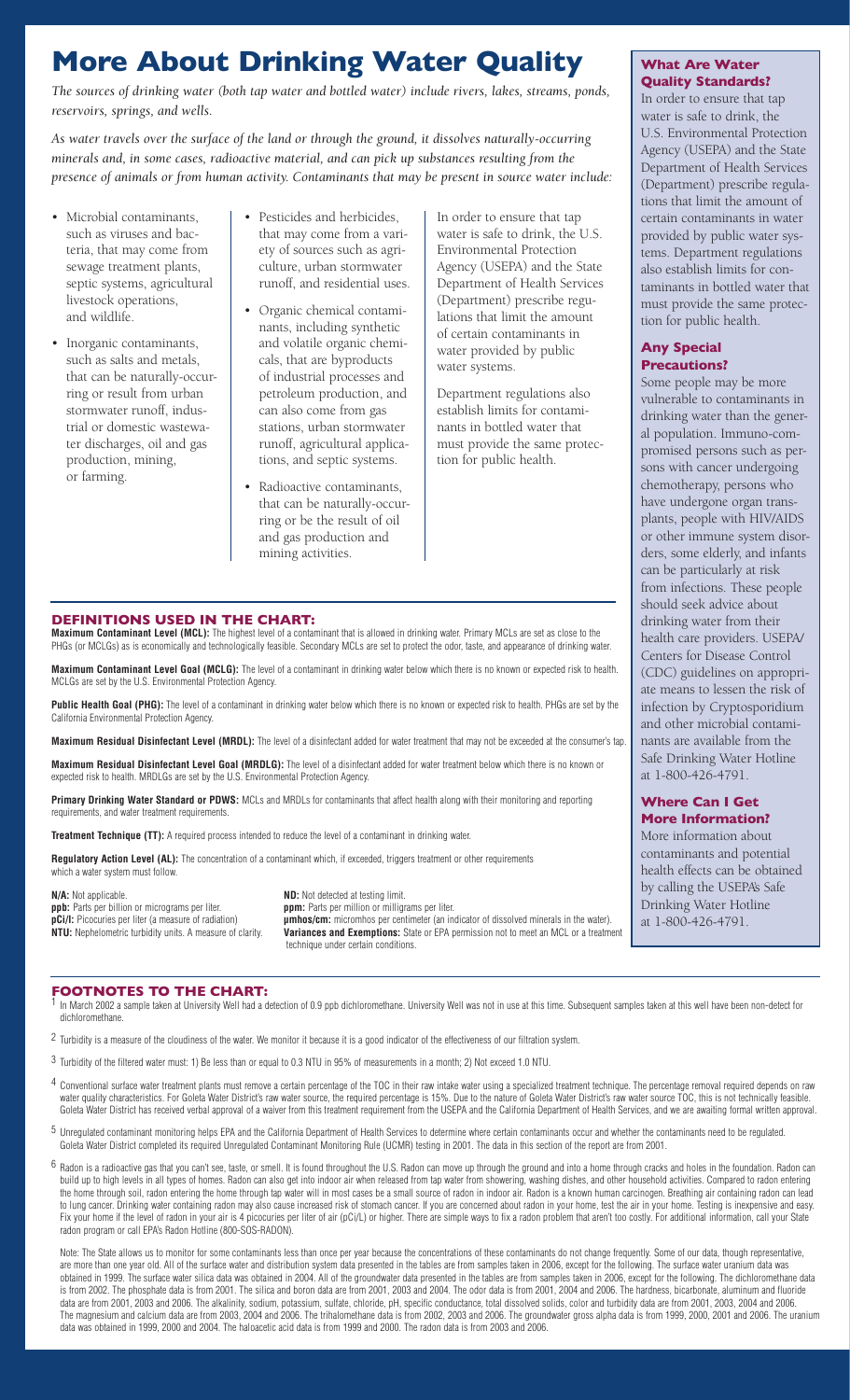## **Results of 2006 Drinking Water Quality Tests**

Test results on your drinking water show that the District met or was better than all state and federal water quality standards. The tables below list drinking water contaminants and other constituents that we detected during the 2006 calendar year. Drinking water, including bottled water, may reasonably be expected to contain at least small amounts of some contaminants. The presence of contaminants in the water does not necessarily indicate that the water poses a health risk. Unless otherwise noted, the data is for testing done January 1 to December 31, 2006. The District also tested for many additional substances that were not detected, and therefore are not listed in this report.



| <b>REGULATED CONTAMINANTS WITH PRIMARY MCLS</b>                                                     |                              |                               |                                                   |                             |                                                   |                          |                                                                                                                                          |
|-----------------------------------------------------------------------------------------------------|------------------------------|-------------------------------|---------------------------------------------------|-----------------------------|---------------------------------------------------|--------------------------|------------------------------------------------------------------------------------------------------------------------------------------|
| <b>INORGANIC</b>                                                                                    | <b>MCL</b>                   | <b>PHG</b>                    | <b>Surface Water</b>                              | <b>Surface Water</b>        | Groundwater                                       | Groundwater              | <b>Typical Source of Contaminant</b>                                                                                                     |
|                                                                                                     |                              | (MCLG)                        | Average                                           | Range                       | Average                                           | Range                    |                                                                                                                                          |
| Aluminum (ppm)                                                                                      | $\mathbf{1}$                 | 0.6                           | 0.080                                             | ND-0.110                    | 0.017                                             | ND-0.054                 | Erosion of natural deposits; residue from<br>some surface water treatment processes                                                      |
| Fluoride (ppm)                                                                                      | $\overline{2}$               | $\mathbf{1}$                  | 0.38                                              | N/A                         | 0.38                                              | $0.21 - 0.41$            | Erosion of natural deposits                                                                                                              |
| <b>ORGANIC</b>                                                                                      |                              |                               |                                                   |                             |                                                   |                          |                                                                                                                                          |
| Dichloromethane (ppb)                                                                               | 5                            | 4                             | <b>ND</b>                                         | N/A                         | <b>ND</b>                                         | $ND-0.91$                | Discharge from pharmaceutical and<br>chemical factories; insecticide                                                                     |
| <b>RADIOLOGICAL</b>                                                                                 |                              |                               |                                                   |                             |                                                   |                          |                                                                                                                                          |
| Gross Alpha particle activity (pCi/l)                                                               | 15                           | $\theta$                      | <b>ND</b>                                         | N/A                         | 4.8                                               | ND-17.5                  | Erosion of natural deposits                                                                                                              |
| Uranium (pCi/l)                                                                                     | 20                           | 0.5                           | 2.5                                               | N/A                         | 2.7                                               | N/A                      | Erosion of natural deposits                                                                                                              |
| <b>LEAD AND COPPER RULE</b>                                                                         | <b>MCL</b>                   |                               | PHG (MCLG) 90th Percentile<br>Value               | # of Sample<br><b>Sites</b> | # of Sites Exceeding<br><b>Action Level</b>       |                          | <b>Typical Source of Contaminant</b>                                                                                                     |
| Copper (ppm)                                                                                        | $AL = 1.3$                   | 0.17                          | 0.79                                              | 30                          | $\theta$                                          |                          | Internal corrosion of household<br>water plumbing systems                                                                                |
| Lead (ppb)                                                                                          | $AL = 15$                    | $\overline{2}$                | $ND$ (< 5)                                        | 30                          | $\bf{0}$                                          |                          | Internal corrosion of household<br>water plumbing systems                                                                                |
| MICROBIOLOGICAL                                                                                     | <b>MCL</b>                   | PHG (MCLG)                    | <b>Highest Single</b><br><b>Measurement</b>       |                             | Lowest Percentage of<br><b>Samples Meeting TT</b> |                          | <b>Typical Source of Contaminant</b>                                                                                                     |
| Turbidity <sup>2</sup> (NTU)                                                                        | TT <sup>3</sup>              | N/A                           | 0.269                                             |                             | 100%                                              |                          | Soil runoff                                                                                                                              |
| DISINFECTION BYPRODUCTS, DISINFECTANT<br>RESIDUALS, AND DISINFECTION<br><b>BYPRODUCT PRECURSORS</b> | MCL or<br><b>MRDL</b>        | PHG (MCLG)<br>or MRDLG        | <b>System Average</b>                             |                             | <b>System Range</b>                               |                          | <b>Typical Source of Contaminant</b>                                                                                                     |
| TTHMs [Total Trihalomethanes] (ppb)                                                                 | 80                           | N/A                           | 66.4                                              |                             | 37.0-84.0                                         |                          | Byproduct of drinking water chlorination                                                                                                 |
| Haloacetic Acids (ppb)                                                                              | 60                           | N/A                           | 24.5                                              |                             | $8.0 - 36.0$                                      |                          | Byproduct of drinking water chlorination                                                                                                 |
| Chlorine (as $Cl_2$ ) (ppm)                                                                         | $MRDL =$<br>4.0 (as $Cl_2$ ) | $MRDLG =$<br>4.0 (as $Cl_2$ ) | 1.00                                              |                             | $0.19 - 1.85$                                     |                          | Drinking water disinfectant<br>added for treatment                                                                                       |
| Control of DBP precursors (TOC in ppm)                                                              | TT <sup>4</sup>              | N/A                           | 2.5                                               |                             | $1.9 - 3.0$                                       |                          | Various natural and manmade sources                                                                                                      |
| UNREGULATED CONTAMINANTS WITH REQUIRED MONITORING <sup>5</sup>                                      |                              |                               |                                                   |                             |                                                   |                          |                                                                                                                                          |
| <b>CONSTITUENT</b>                                                                                  |                              | Average                       | Surface Water Surface Water<br>Range              | Groundwater<br>Average      | <b>Groundwater Range</b>                          |                          |                                                                                                                                          |
| Boron (ppb)                                                                                         |                              | 295                           | 260-330                                           | 153                         | <b>ND-320</b>                                     |                          | N/A                                                                                                                                      |
| Vanadium (ppb)                                                                                      |                              | <b>ND</b>                     | N/A                                               | 2.35                        | $ND-4.8$                                          |                          | N/A                                                                                                                                      |
|                                                                                                     |                              |                               | <b>REGULATED CONTAMINANTS WITH SECONDARY MCLS</b> |                             |                                                   |                          |                                                                                                                                          |
| <b>CONSTITUENT</b>                                                                                  | Secondary<br><b>MCL</b>      | Average                       | Surface Water Surface Water<br>Range              | Groundwater<br>Average      |                                                   | <b>Groundwater Range</b> | <b>Typical Source of Contaminant</b>                                                                                                     |
| Chloride (ppm)                                                                                      | 500                          | 13.0                          | N/A                                               | 98                          | 19-350                                            |                          | Runoff/leaching from natural deposits;<br>seawater influence                                                                             |
| Color (units)                                                                                       | 15                           | <b>ND</b>                     | $ND-5$                                            | 3                           | $ND-5$                                            |                          | Naturally-occurring organic materials                                                                                                    |
| Odor---Threshold (units)                                                                            | $\mathcal{S}$                | $\mathbf{1}$                  | $1 - 2$                                           | $\overline{4}$              | $1 - 8$                                           |                          | Naturally-occurring organic materials                                                                                                    |
| Specific Conductance (µmhos/cm)                                                                     | 1600                         | 847                           | 790-1307                                          | 1069                        | 751-1670                                          |                          | Substances that form ions when in water                                                                                                  |
| Sulfate (ppm)                                                                                       | 500                          | 240                           | N/A                                               | 233                         | 130-265                                           |                          | Runoff/leaching from natural deposits                                                                                                    |
| Total Dissolved Solids (ppm)                                                                        | 1000                         | 574                           | N/A                                               | 788                         | 590-1150                                          |                          | Runoff/leaching from natural deposits                                                                                                    |
| Turbidity (NTU)                                                                                     | $\overline{5}$               | 0.16                          | $0.05 - 3.29$                                     | 0.75                        | $0.23 - 1.31$                                     |                          | Soil runoff                                                                                                                              |
| <b>OTHER CONSTITUENTS</b>                                                                           |                              |                               |                                                   |                             |                                                   |                          |                                                                                                                                          |
| <b>CONSTITUENT</b>                                                                                  |                              | Average                       | Surface Water Surface Water<br>Range              | Groundwater<br>Average      | <b>Groundwater Range</b>                          |                          | Variance: Goleta Water District (GWD) serves<br>unfiltered Lake Cachuma water to about 33<br>connections on the Goleta West Conduit. The |
| Alkalinity (ppm as $CaCO3$ )                                                                        |                              | 167                           | 137-183                                           | 209                         | 141-286                                           |                          | water receives chlorination treatment but does                                                                                           |
| Bicarbonate (ppm)                                                                                   |                              | 170                           | N/A                                               | 221                         | 170-323                                           |                          | not comply with the Surface Water Treatment<br>Rule (SWTR). The State Department of Health                                               |
| Calcium (ppm)                                                                                       |                              | 79                            | N/A                                               | 118                         | 74-190                                            |                          | Services allows GWD to provide bottled water<br>to these customers for drinking and cooking as                                           |
| Hardness (ppm as $CaCO3$ )                                                                          |                              | 347                           | 286-400                                           | 419                         | 358-630                                           |                          | a temporary and interim solution. GWD notifies<br>these consumers quarterly that the water deliv-                                        |
| Magnesium (ppm)                                                                                     |                              | 37                            | N/A                                               | 47                          | $34 - 74$                                         |                          | ered is not in compliance with the SWTR and                                                                                              |
| pH (units)                                                                                          |                              | 7.31                          | $6.91 - 8.16$                                     | 7.0                         | $6.4 - 7.9$                                       |                          | should not be used for domestic purposes.<br>Hardness: Goleta's water supply has natural                                                 |
| Potassium (ppm)                                                                                     |                              | 2.3                           | N/A                                               | 2.7                         | $1.6 - 4.7$                                       |                          | minerals that cause hardness. While this does                                                                                            |
| Radon <sup>6</sup> (pCi/l)                                                                          |                              | <b>ND</b>                     | N/A                                               | 414                         | 130-853                                           |                          | not affect health, it does leave spots on dishes<br>and decreases the effectiveness of soap. The                                         |
| Silica (ppm)                                                                                        |                              | 14.3                          | 14.1-14.4                                         | 26                          | $16 - 52$                                         |                          | hardness of local water generally ranges from<br>20-23 grains per gallon, which is about 340-                                            |
| Sodium (ppm)                                                                                        |                              | 44                            | N/A                                               | 67                          | 47-99                                             |                          | 400 parts per million as calcium carbonate.                                                                                              |

## **Goleta Water District**